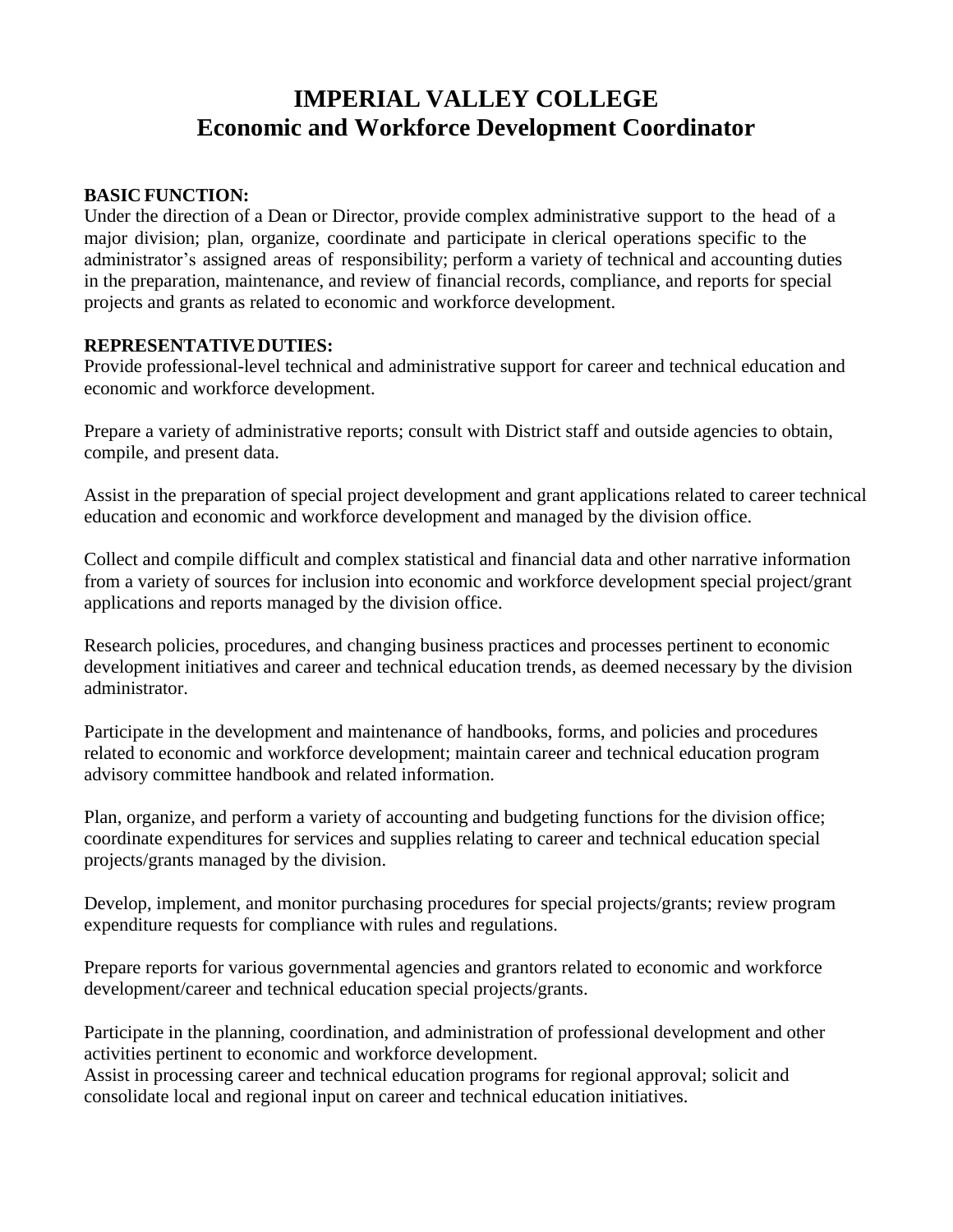Coordinate apprenticeship program activities; manage apprenticeship program budget; research and review State apportionment reports; create and submit reports to appropriate campus and State agencies; calculate payments to Program Sponsor; communicate with Program Sponsor Employee Training Center for related issues.

Coordinate on and off campus outreach events and activities to encourage and stimulate interest in career and technical education.

Distribute and post career and job opportunity information as it becomes available, and when deemed applicable.

Assist in facilitating the two-year program review for occupational programs as required by California Education Code.

Organize and manage the day-to-day activities of the administrator's office to assure efficient and effective office operations; coordinate communications; perform complex duties to relieve the administrator of detail.

Provide information and answer questions from students, District personnel, and the general public regarding District programs, policies, procedures, and regulations.

Maintain a variety of complex files and records; maintain budget and other financial records; record expenditures, transfer funds, and maintain current account balances.

Make decisions in accordance with laws and regulations and apply them to problem situations; receive and resolve complaints.

Compile information and data for reports and assist in the preparation of financial, accounting, statistical and narrative reports; prepare and maintain audit files; conduct research as required.

Inspect documents, forms, records and other materials for accuracy and completeness; process a variety of forms and documents according to established procedures; assure conformance to established guidelines and standards.

Prepare agenda items for meetings; take and transcribe minutes and distribute to appropriate personnel.

Maintain confidentiality of records and information, including information regarding Board, District, personnel, student, or controversial matters.

Coordinate communication and activities with other District departments and personnel, students, educational institutions, vendors, other outside organizations and the public.

Train and provide work direction and guidance to others as assigned; coordinate office workflow to assure the proper and timely completion of work.

Perform related duties as assigned.